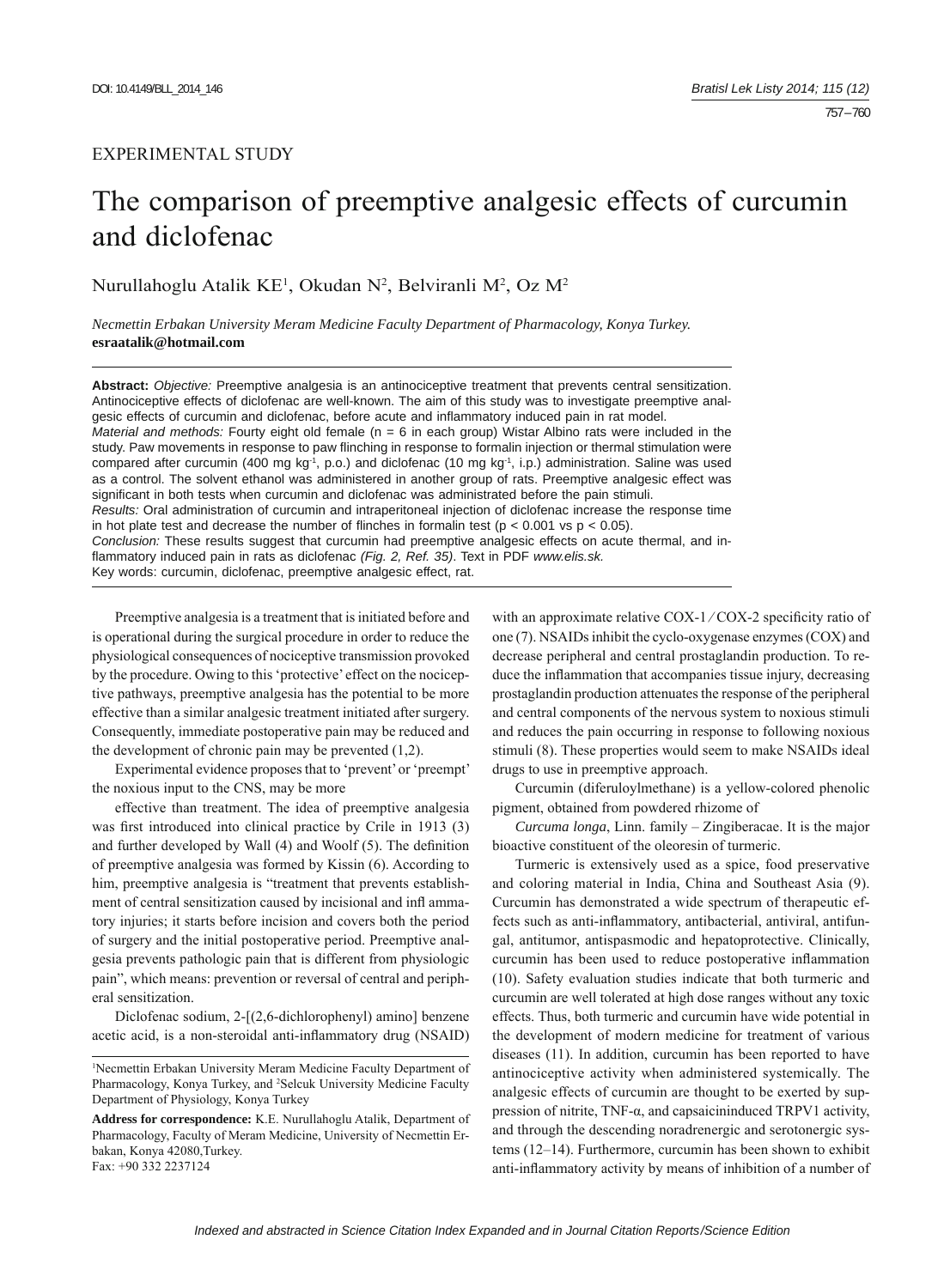### 757 – 760

different mediators including phospholipase, lipoxygenase, cyclooxygenase-2, leukotrienes, thromboxane, prostaglandins, and nitric oxide (15–17).

The formalin test is a well-established and frequently used model to study mechanisms of pain. It produces a longlasting noxious input towards the spinal cord and the brain (18). A subcutaneous (s.c.) injection of formalin into the rat hindpaw produces a biphasic excitatory-evoked behavioral response, results in persistent tissue damage, and induces a state with good approximation to some clinical conditions of chronic inflammatory pain. Therefore it is widely used to evaluate inflammatory processes, central sensitization, and different pain-mediating substances.

 Preemptive analgesic effect of diclofenac is discussed in many studies, but the results are still controversial (19–21). To date, preemptive analgesic properties of curcumin were not reported in a rat model of both acute and inflammatory pain.

 In the present study, the preemptive analgesic properties of systemically administered curcumin and diclofenac were investigated in a rat model of acute and inflammatory pain.

#### **Materials and methods**

#### *Animals and husbandry*

 For this study, prior permission for animal experimentation was obtained from the Necmettin Erbakan University Experimental Medicine Research and Application Center Ethics Committee (29 February 2012, No: 2012/25). Fourty eight old female (18 months) Wistar Albino rats, weighing 325–350g were used in this study. All animals were housed in a controlled environment, with free access to food and water and were maintained on a 12 h/12 h day/night cycle. Each animal was used only once. Each group consisted of 6 animals.

### *Formalin test*

The formalin test was carried out as described by Tjolsen et al (18). Rats were given normal saline (0.5 ml, i.p.), ethanol (5 %, p.o.), curcumin (400 mg kg<sup>-1</sup>, p.o.), diclofenac (10 mg kg<sup>-1</sup>, i.p.) before injecting formalin. Curcumin suspension was prepared in 5 % ethanol solution. Curcumin suspension was freshly prepared and administered orally at the dose of 400 mg kg<sup>-1</sup> body weight 45 min before formalin injection. Diclofenac was given 15 min before formalin injection. The formalin test was performed by subcutaneously injecting 50 μL of 1% formalin solution into the plantar surface of the right hind paw using a 30 gauge needle. The formalin injection evoked a characteristic spontaneous flinching behaviour, and thus the pain behavior was quantified by periodically counting the number of flinches of the injected paw. The number of flinches was counted recorded in 10 min intervals for 60 min. The observed responses appeared biphasically and were divided into phase 1 (0–10 min) and phase 2 (11–60 min).

#### *Hot plate test*

The acute thermal pain was realized by using hot plate apparatus (MAY 9619, Ankara, Turkey). The method of hot plate test



**Fig. 1. Paw movements after normal saline (0.5 ml, i.p.), ethanol (5 %, p.o.), curcumin (400 mg kg-1, p.o.), diclofenac (10 mg kg-1, i.p.) before the pain stimuli with formalin test. Data were expressed as means±SEM. Six rats in each group.**

is an adaptation of that described by Eddy and Leimbach (22). The hot plate test was performed at 55 °C on the paw of each rat. Animals were placed on the heated smooth surface and the latency of licking, shaking of the limbs or jumping was measured. Rats were given normal saline  $(0.5 \text{ ml}, i.p.)$ , ethanol  $(5\%, p.o.)$ , curcumin (400 mg kg<sup>-1</sup>, p.o.), diclofenac (10 mg kg<sup>-1</sup>, i.p.). The reaction time was recorded at 0, 15, 30, 60 and 90 min after administration of agents. To prevent the tissue injury rats were removed from the hot plate test after 30 sec.

#### *Drugs*

Diclofenac sodium (Sigma Aldrich, St Louis, MO, USA), Curcumin (Sigma Chemicals, St Louis, MO, USA) were used. Diclofenac sodium was dissolved in normal saline. Curcumin suspension was prepared in 5 % ethanol solution.

#### *Statistical analysis*

Data were expressed as means±SEM. Differences among treated groups were statistically evaluated using the ANOVA followed by the Tukey's post-hoc test. Differences were considered significant at  $p < 0.05$ .



**Fig. 2. Hot plate test. Response time in the hot plate test for curcumin and diclofenac with control (saline) and ethanol group. Data were expressed as means±SEM. Six rats in each group.\* p<0.001.**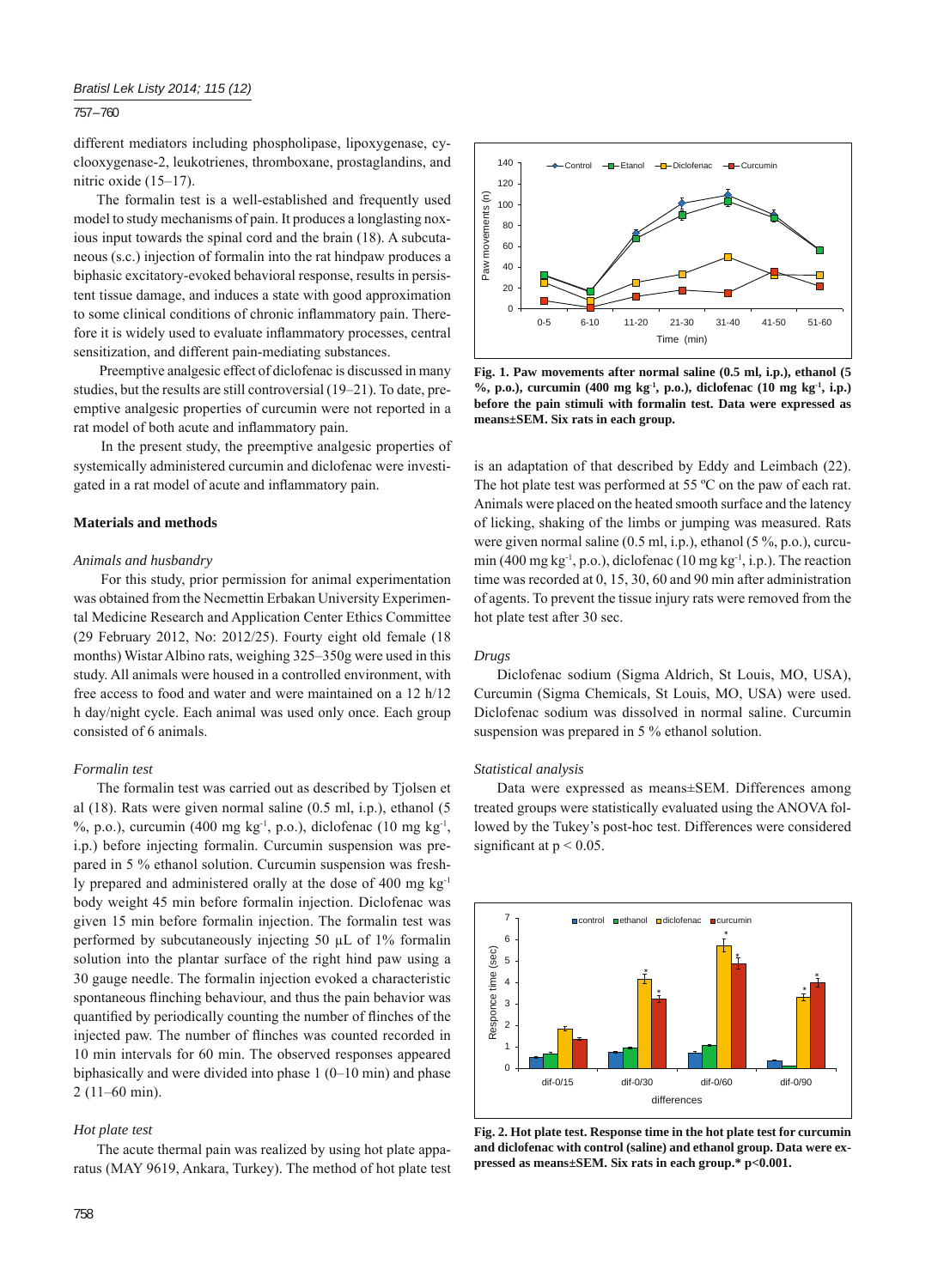## **Results**

Subcutaneous injection of formalin into the hind paw produced a biphasic flinching response, with an early (phase 1) response lasting 5–10 min, and after a quiescent interval of 5–10 min, a subsequent late (phase 2) response up to 60 min. The paw responses observed at 10 minutes intervals during a period of 60 minutes were compared. Figure 1 shows the time course and dose-response data of curcumin and diclofenac administered before formalin injection, in the formalin test. Preemptive analgesic effects of curcumin and diclofenac sodium in formalin test were demonstrated by observation of flinching of paw after formalin injection. Preemptive antinociceptive effects of curcumin and diclofenac administered groups in formalin test were significantly different in both phase 1 and 2, compared with control group and ethanol administered groups ( $p<0.05$ ) (Fig. 2). The number of paw flinches was significantly decreased in curcumin administered group compared with diclofenac administered group in phase 1. In the early part of phase  $2(10-30 \text{ min})$ , there was no significant difference between the curcumin and diclofenac administered groups. But in 40 min of phase 2 diclofenac significantly decreased the number of paw flinches compared with curcumin.

Preemptive analgesic effects of curcumin and diclofenac sodium administered in hot plate test were demonstrated by increase in response time compared with control  $(p<0.001)$ . Diclofenac sodium produced an increase in response time, which was significantly higher than curcumin in 30 and 60 min. However, curcumin administration showed a significant increase in response time in 90 min compared with diclofenac administrated group  $(p<0.001)$ .

No analgesic effect was observed in control and ethanol adminstered groups in hot plate tests.

#### **Discussion**

In the recent study, we demonstrated that curcumin and diclofenac sodium had preemptive analgesic effects in formalin test and in the hot plate test in rats. Preemptive analgesia can reduce both the acute and inflammatory pain and in this way can reduce peripheral and central sensitization.

Preemptive analgesic effect was obvious with NSAIDs due to their mode of action, competing with arachidonic acid for binding to cyclooxygenase and decreasing the formation of prostaglandins (23). Treatment with NSAIDs should be started as early as possible and should be initiated before the input of nociceptive stimuli. However, the clinical value of this technique remains still uncertain. Woolf et al (24) showed no difference with preoperative diclofenac from postoperative diclofenac in patients undergoing laparascopic tubal ligation. However, Buggy et al (25) and Gillberg et al (26) demonstrate that preoperative administration of ketorolac, piroxicam and diclofenac did reduce postoperative pain in patients undergoing laparoscopy. Our findings support these results as well. It is expected that NSAIDs will play an increasing role in preemptive analgesia and pain relief in general.

The hot plate test evaluates supraspinal antinociceptive effects, and it reflects activity in thermally sensitive afferent fibers

and activity of  $A\delta$  and C fibers (27). Responses in the formal ntest are mediated by both the spinal and supraspinal sites. The phase 1 response of the formalin test is caused by the direct stimulation of nociceptors by formalin or tissue damage, and is thought to be an acute pain reaction. This reflects activity that is prominent in Aβ,  $A\delta$  and high-threshold C nociceptor afferent fibers. The phase 2 response is caused by inflammation after formalin injection and central sensitization related to  $C$  activity. It reflects activity in mechanically insensitive afferent fibers and activity of  $A\delta$  and C fibers (8). Sensory fibers respond to physical and chemical stimuli producing mediators with origin from tissue injury and inflammation. These inflammatory mediators activate or sensitize afferent fibers, and the neural impulses originated from nociceptors are transmitted via peripheral nerves to the spinal cord and with cranial nerves to cranial nerve ganglia. Prostaglandins are among the most important mediators of inflammatory pain. During inflammation prostaglandin formation is induced by cyclooxygenase (COX) enzymes. NSAIDs block COX enzymes production and produce analgesia (28). Studies have highlighted that NSAIDs do not increase the pain threshold in animal model such as tail-flick and hot plate tests, but they normalize the pain behavior, which is observed after tissue injury and inflammation mechanism  $(29, 30)$ . Antigona et al  $(31)$ shows that i.p. administered diclofenac has preemptive and antinociceptive effects in acute thermal and inflammatory induced pain.

 In the present study, it was found that curcumin supressed inflammatory pain more potently than diclofenac in the early phase of pain. It was reported that the early phase of formalin pain is a neurogenic pain and produced due to direct activation of C-fiber nociceptors (18). It was reported that anti-inflammatory drugs did not affect the first phase of formalin pain even when a very low formalin concentration was used (32). The role of curcumin in formalin model of plantar pain has been tested in a previous study (33) in which curcumin administered orally failed to reduce the licking and biting behavior in acute phase. Although, it was reported that oral bioavailability of curcumin is very poor (34), in this study we administered it orally as Tajik et al (33) used. These investigators also reported that the antinociceptive effect of curcumin on the inflammatory pain may be related to its antiinflammatory property. It has been reported that curcumin has the ability to inhibit the activation of inflammatory mediators, such as COX 2, lipooxygenase, inducible nitric oxide synthase and nuclear factor kappaB (35). In this study, we observed that curcumin has spinal and supraspinal preemptive analgesic effects as diclofenac. With our data, we can not suggest which mechanisms underlie this effect of curcumin. However, no studies have compared the preemptive analgesic effects of curcumin and diclofenac before.

 In conclusion, the present results suggest that in rats both curcumin and diclofenac have preemptive analgesic effects. Further studies must be performed to clarify the mechanism of curcumininduced preemptive analgesic effects.

#### **References**

**1. Woolf CJ***,* **Chong MS.** Preemptive analgesia-treating postoperative pain by preventing the establishment of central sensitization. Anesth Analg 1993; 77: 362*–*379.